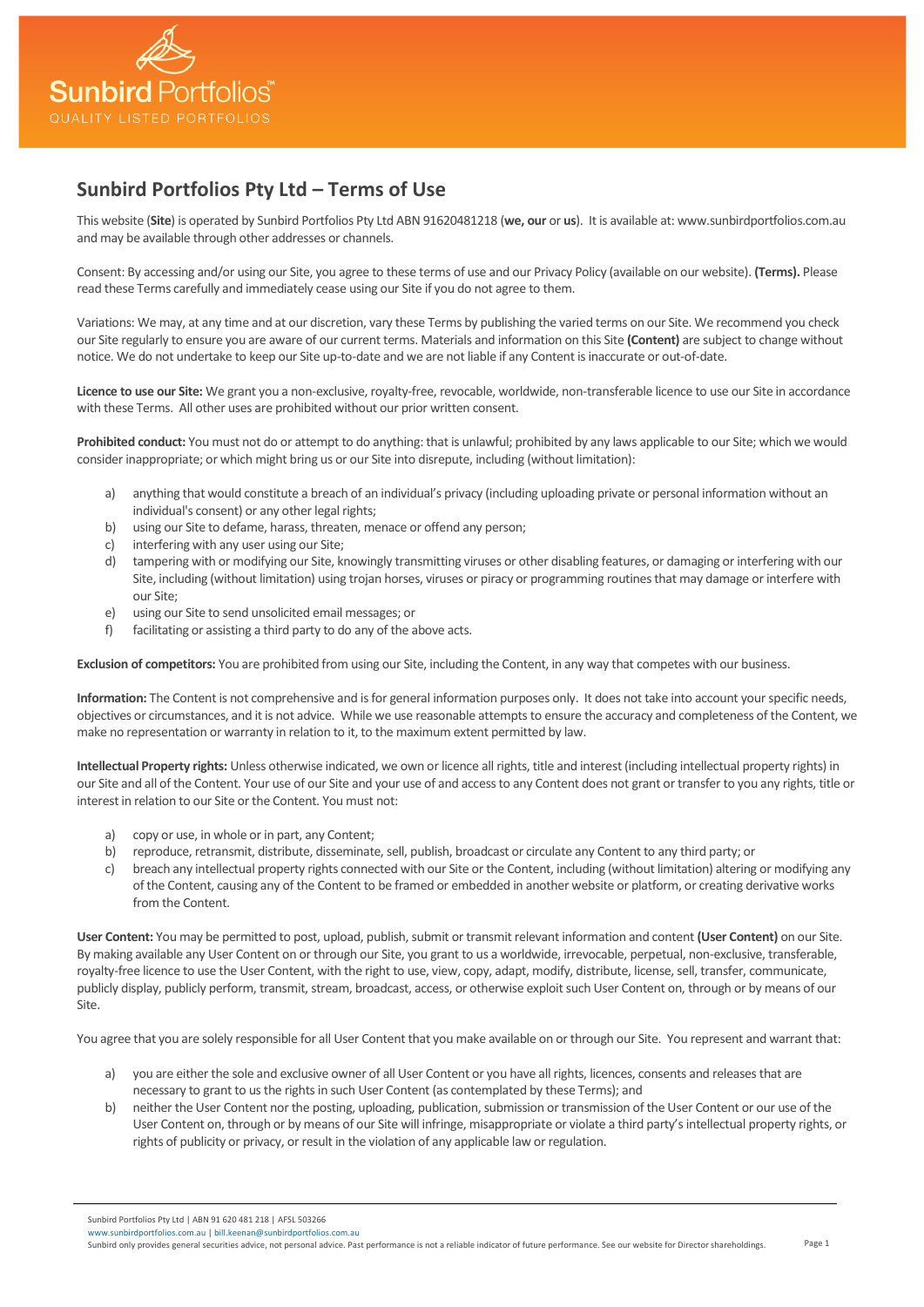

We do not endorse or approve, and are not responsible for, any User Content. We may, at any time (at our sole discretion), remove any User Content.

**Third party sites:** Our Site may contain links to websites operated by third parties. Unless expressly stated otherwise, we do not control, endorse or approve, and are not responsible for, the content on those websites. You should make your own investigations with respect to the suitability of those websites.

**Discontinuance:** We may, at any time and without notice to you, discontinue our Site, in whole or in part. We may also exclude any person from using our Site, at any time and at our sole discretion. We are not responsible for any Liability you may suffer arising from or in connection with any such discontinuance or exclusion.

**Warranties and disclaimers:** To the maximum extent permitted by law, we make no representations or warranties about our Site or the Content, including (without limitation) that:

- a) they are complete, accurate, reliable, up-to-date and suitable for any particular purpose;
- b) access will be uninterrupted, error-free or free from viruses; or
- c) our Site will be secure.

You read, use and act on our Site and the Content at your own risk.

**Limitation of liability:** To the maximum extent permitted by law, we are not responsible for any loss, damage or expense, howsoever arising, whether direct or indirect and/or whether present, unascertained, future or contingent (Liability) suffered by you or any third party, arising from or in connection with your use of our Site and/or the Content and/or any inaccessibility of, interruption to or outage of our Site and/or any loss or corruption of data and/or the fact that the Content is incorrect, incomplete or out-of-date.

**Indemnity:** To the maximum extent permitted by law, you must indemnify us, and hold us harmless, against any Liability suffered or incurred by us arising from or in connection with your use of our Site or any breach of these Terms or any applicable laws by you. This indemnity is a continuing obligation, independent from the other obligations under these Terms, and continues after these Terms end. It is not necessary for us to suffer or incur any Liability before enforcing a right of indemnity under these Terms.

**Termination:** These Terms are effective until terminated by us, which we may do at any time and without notice to you. In the event of termination, all restrictions imposed on you by these Terms and limitations of liability set out in these Terms will survive.

**Disputes:** In the event of any dispute arising from, or in connection with, these Terms **(Dispute),** the party claiming there is a Dispute must give written notice to the other party setting out the details of the Dispute and proposing a resolution. Within 7 days after receiving the notice, the parties must, by their senior executives or senior managers (who have the authority to reach a resolution on behalf of the party), meet at least once to attempt to resolve the Dispute or agree on the method of resolving the Dispute by other means, in good faith. All aspects of every such conference, except the fact of the occurrence of the conference, will be privileged. If the parties do not resolve the Dispute, or (if the Dispute is not resolved) agree on an alternate method to resolve the Dispute, within 21 days after receipt of the notice, the Dispute may be referred by either party (by notice in writing to the other party) to litigation.

**Severance**: If a provision of these Terms is held to be void, invalid, illegal or unenforceable, that provision must be read down as narrowly as necessary to allow it to be valid or enforceable. If it is not possible to read down a provision (in whole or in part), that provision (or that part of that provision) is severed from these Terms without affecting the validity or enforceability of the remainder of that provision or the other provisions in these Terms.

**Jurisdiction:** Your use of our Site and these Terms are governed by the laws of Victoria, Australia. You irrevocably and unconditionally submit to the exclusive jurisdiction of the courts operating in Victoria, Australia and any courts entitled to hear appeals from those courts and waive any right to object to proceedings being brought in those courts.

Our Site may be accessed throughout Australia and overseas. We make no representation that our Site complies with the laws (including intellectual property laws) of any country outside Australia. If you access our Site from outside Australia, you do so at your own risk and are responsible for complying with the laws of the jurisdiction where you access our Site.

Sunbird Portfolios Pty Ltd | ABN 91 620 481 218 | AFSL 503266 irdportfolios.com.au [| bill.keenan@sunbirdportfolios.com.au](mailto:bill.keenan@sunbirdportfolios.com.au)

Page 2 Sunbird only provides general securities advice, not personal advice. Past performance is not a reliable indicator of future performance. See our website for Director shareholdings.